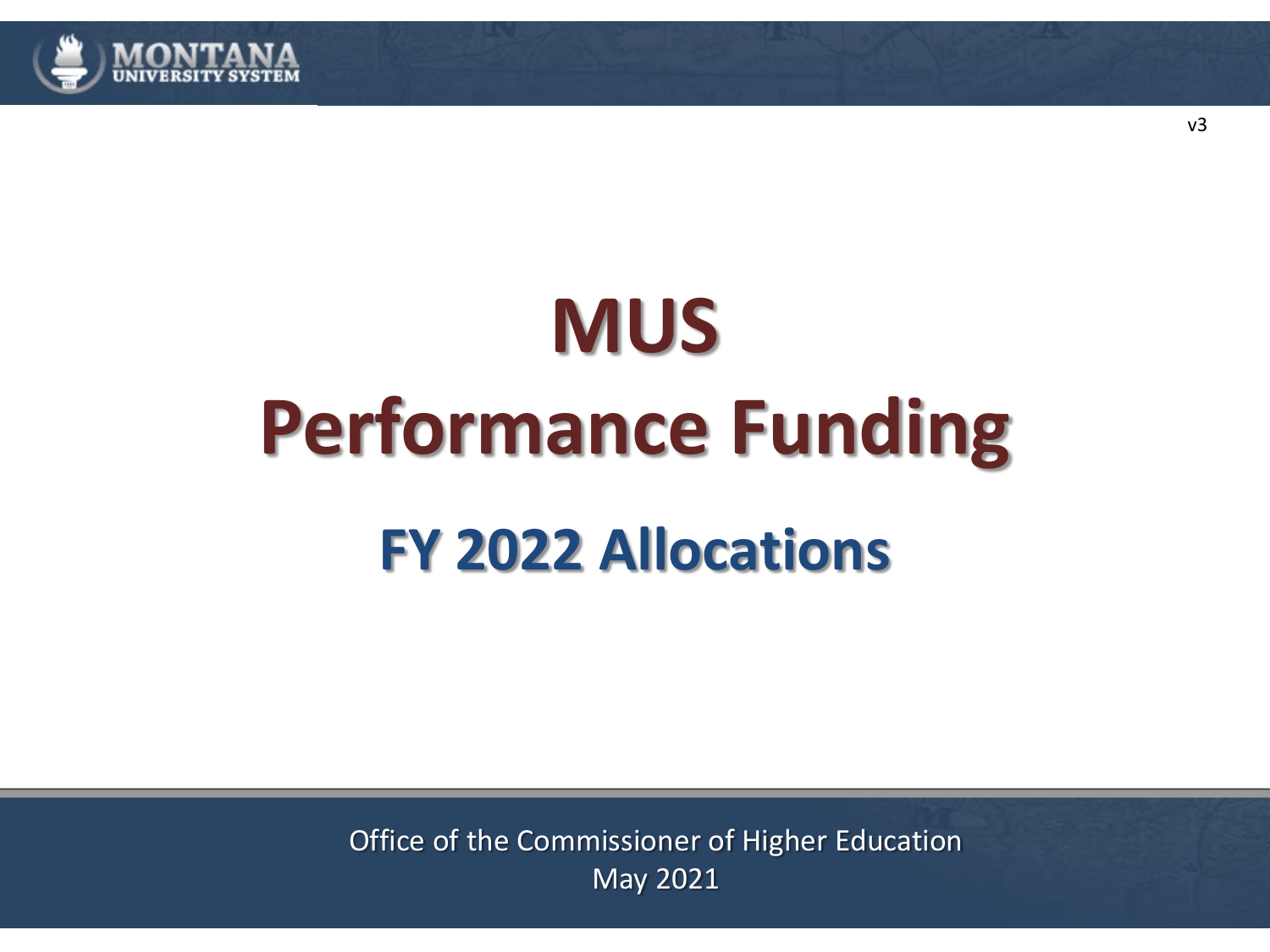

# **Goals**

- 1) Utilize performance funding as a strategy to help increase the percentage of the population with a higher education credential. *Increase degree production.* [Dashboard](http://www.mus.edu/data/dashboards/degrees.asp)
- 2) Incentivize campuses to improve student success and attainment of outcomes. *Focus on output as well as input.*
- 3) Connect finances with outcomes. *Pay for what we value.*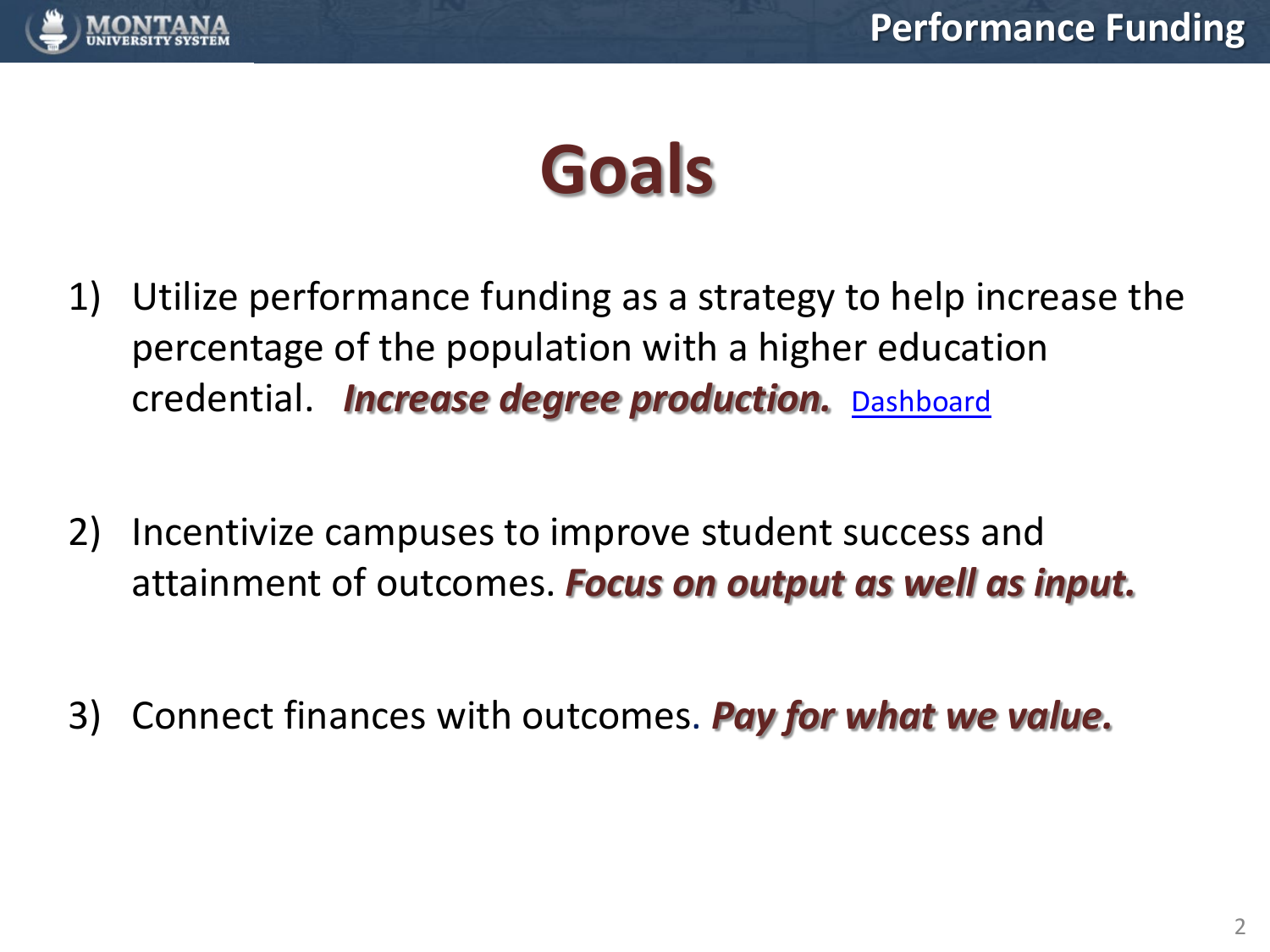<span id="page-2-0"></span>

### **PF Results**

#### **FY 2022 Performance Funding Allocation Summary**

| Campus                     | <b>Resident</b><br><b>FTE</b><br>(FY19 to FY21<br>average) | Campus<br>Share of<br><b>Resident</b><br><b>FTE</b> | Eligible<br>\$\$ Amount | <b>PF Metrics</b><br>Index<br>Score | <b>FY22</b><br>Allocation | % of<br>Eligible \$\$<br>Amt.<br>Received |
|----------------------------|------------------------------------------------------------|-----------------------------------------------------|-------------------------|-------------------------------------|---------------------------|-------------------------------------------|
| <b>MSU Bozeman</b>         | 8,444                                                      | 37.1%                                               | \$5,561,800             | 1,059                               | \$5,561,800               | 100%                                      |
| <b>Gallatin College</b>    | 416                                                        | 1.8%                                                | \$274,021               | 1,060                               | \$274,021                 | 100%                                      |
| <b>MSU Billings</b>        | 2,214                                                      | 9.7%                                                | \$1,458,293             | 1,000                               | \$1,244,023               | 85%                                       |
| <b>City College</b>        | 586                                                        | 2.6%                                                | \$385,980               | 1,134                               | \$385,980                 | 100%                                      |
| <b>MSU Northern</b>        | 810                                                        | 3.6%                                                | \$533,197               | 1,142                               | \$533,197                 | 100%                                      |
| <b>Great Falls College</b> | 871                                                        | 3.8%                                                | \$573,701               | 915                                 | \$228,194                 | 40%                                       |
|                            |                                                            |                                                     |                         |                                     |                           |                                           |
| <b>UM Missoula</b>         | 5,280                                                      | 23.2%                                               | \$3,477,772             | 1,006                               | \$3,089,196               | 89%                                       |
| Missoula College           | 893                                                        | 3.9%                                                | \$588,411               | 1,021                               | \$588,411                 | 100%                                      |
| <b>MT</b> Tech             | 1,310                                                      | 5.8%                                                | \$863,080               | 943                                 | \$476,761                 | 55%                                       |
| <b>Highlands College</b>   | 283                                                        | 1.2%                                                | \$186,403               | 985                                 | \$160,317                 | 86%                                       |
| <b>UM Western</b>          | 955                                                        | 4.2%                                                | \$629,029               | 987                                 | \$581,500                 | 92%                                       |
| Helena College             | 711                                                        | 3.1%                                                | \$468,314               | 979                                 | \$347,884                 | 74%                                       |
| Total                      | 22,773                                                     | 100.0%                                              | \$15,000,000            |                                     | \$13,471,285              |                                           |

[Performance Funding](https://www.mus.edu/data/performancefunding/default.asp) [PF Metrics Dashboard](https://www.mus.edu/data/performancefunding/dashboards/default.asp)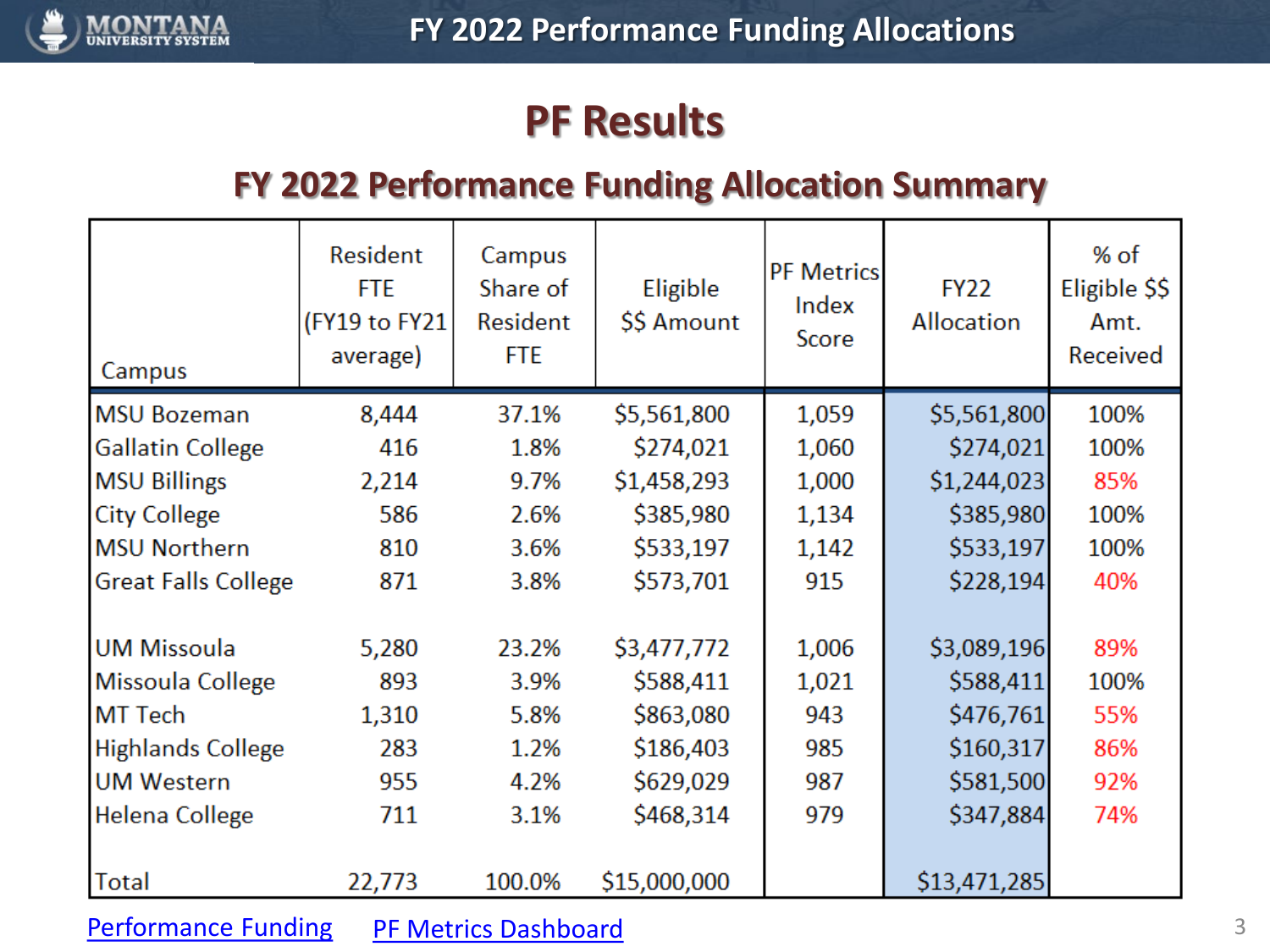

| <b>MSU Bozeman</b>                  | $3 - yr$    | <b>Current</b> | %               | <b>Index</b> | Weight | Weighted     |
|-------------------------------------|-------------|----------------|-----------------|--------------|--------|--------------|
|                                     | Average     | Level          | <b>Increase</b> | <b>Score</b> |        | <b>Score</b> |
| <b>METRICS</b>                      |             |                |                 |              |        |              |
| <b>Undergrad Degrees Awarded</b>    | 2,441       | 2,699          | 11%             | 1106         | 30%    | 332          |
| Under-Represented/At-risk Graduates | 1,184       | 1,247          | 5%              | 1053         | 5%     | 53           |
| Retention                           | 75.9%       | 76.2%          | 0.4%            | 1004         | 30%    | 301          |
| Under-Represented/At-risk Students  | 71.1%       | 70.5%          | $-1%$           | 992          | 5%     | 50           |
| <b>Graduate Degrees</b>             | 644         | 605            | $-6%$           | 939          | 15%    | 141          |
| <b>Research Expenditures</b>        | 136,337,667 | 166,285,250    | 22%             | 1220         | 15%    | 183          |

| <b>TOTAL</b> |                                  | 1,059 |
|--------------|----------------------------------|-------|
|              | <b>Growth Target</b>             | 1,010 |
|              | <b>Transitional-zone Minimum</b> | 879   |
|              | % of Eligible Funding            | 100%  |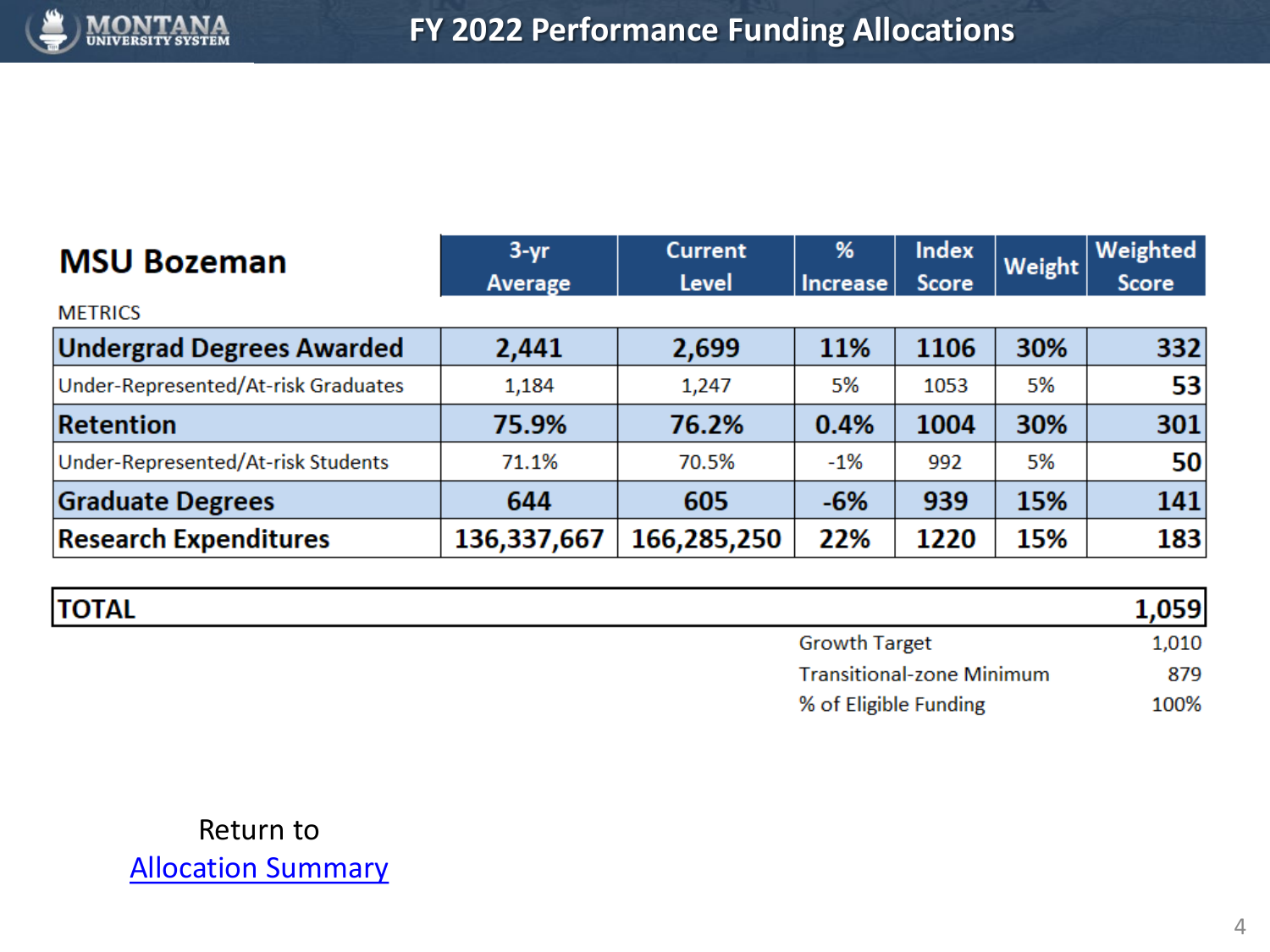

| <b>UM Missoula</b>                  | $3 - yr$       | <b>Current</b> | %               | <b>Index</b> | Weight | Weighted     |
|-------------------------------------|----------------|----------------|-----------------|--------------|--------|--------------|
|                                     | <b>Average</b> | Level          | <b>Increase</b> | <b>Score</b> |        | <b>Score</b> |
| <b>METRICS</b>                      |                |                |                 |              |        |              |
| <b>Undergrad Degrees Awarded</b>    | 1,576          | 1,325          | $-16%$          | 841          | 30%    | 252          |
| Under-Represented/At-risk Graduates | 872            | 788            | $-10%$          | 903          | 5%     | 45           |
| Retention                           | 72.8%          | 73.0%          | 0.3%            | 1003         | 30%    | 301          |
| Under-Represented/At-risk Students  | 67%            | 68%            | 2%              | 1016         | 5%     | 51           |
| <b>Graduate Degrees</b>             | 989            | 1,147          | 16%             | 1160         | 15%    | 174          |
| <b>Research Expenditures</b>        | 90,412,473     | 110,217,925    | 22%             | 1219         | 15%    | 183          |

| <b>TOTAL</b> |                                  | 1,006 |
|--------------|----------------------------------|-------|
|              | <b>Growth Target</b>             | 1,010 |
|              | <b>Transitional-zone Minimum</b> | 973   |
|              | % of Eligible Funding            | 89%   |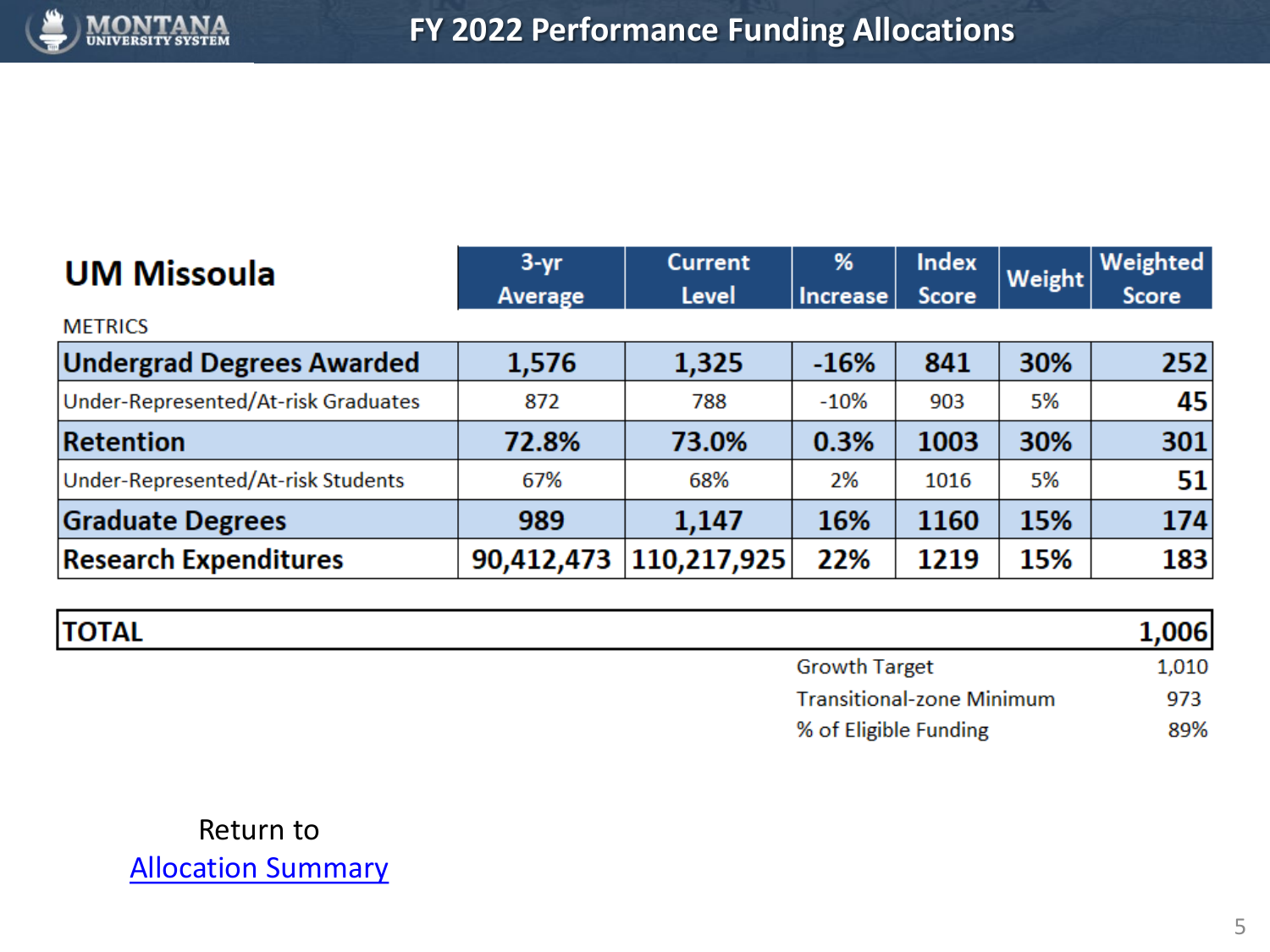

| <b>MSU Billings</b>                 | $3 - yr$       | <b>Current</b> | %               | <b>Index</b> | Weight | Weighted     |
|-------------------------------------|----------------|----------------|-----------------|--------------|--------|--------------|
|                                     | <b>Average</b> | Level          | <b>Increase</b> | <b>Score</b> |        | <b>Score</b> |
| <b>METRICS</b>                      |                |                |                 |              |        |              |
| <b>Undergrad Degrees Awarded</b>    | 466            | 464            | $-0.4%$         | 996          | 40%    | 399          |
| Under-Represented/At-risk Graduates | 339            | 360            | 6%              | 1061         | 5%     | 53           |
| Retention                           | 60.9%          | 61.1%          | 0.3%            | 1003         | 40%    | 401          |
| Under-Represented/At-risk Students  | 57.0%          | 54.9%          | -4%             | 963          | 5%     | 48           |
| <b>Graduate Degrees</b>             | 117            | 116            | $-1%$           | 991          | 10%    | 99           |

| <b>TOTAL</b> |                                  | 1,000 |
|--------------|----------------------------------|-------|
|              | <b>Growth Target</b>             | 1,010 |
|              | <b>Transitional-zone Minimum</b> | 944   |
|              | % of Eligible Funding            | 85%   |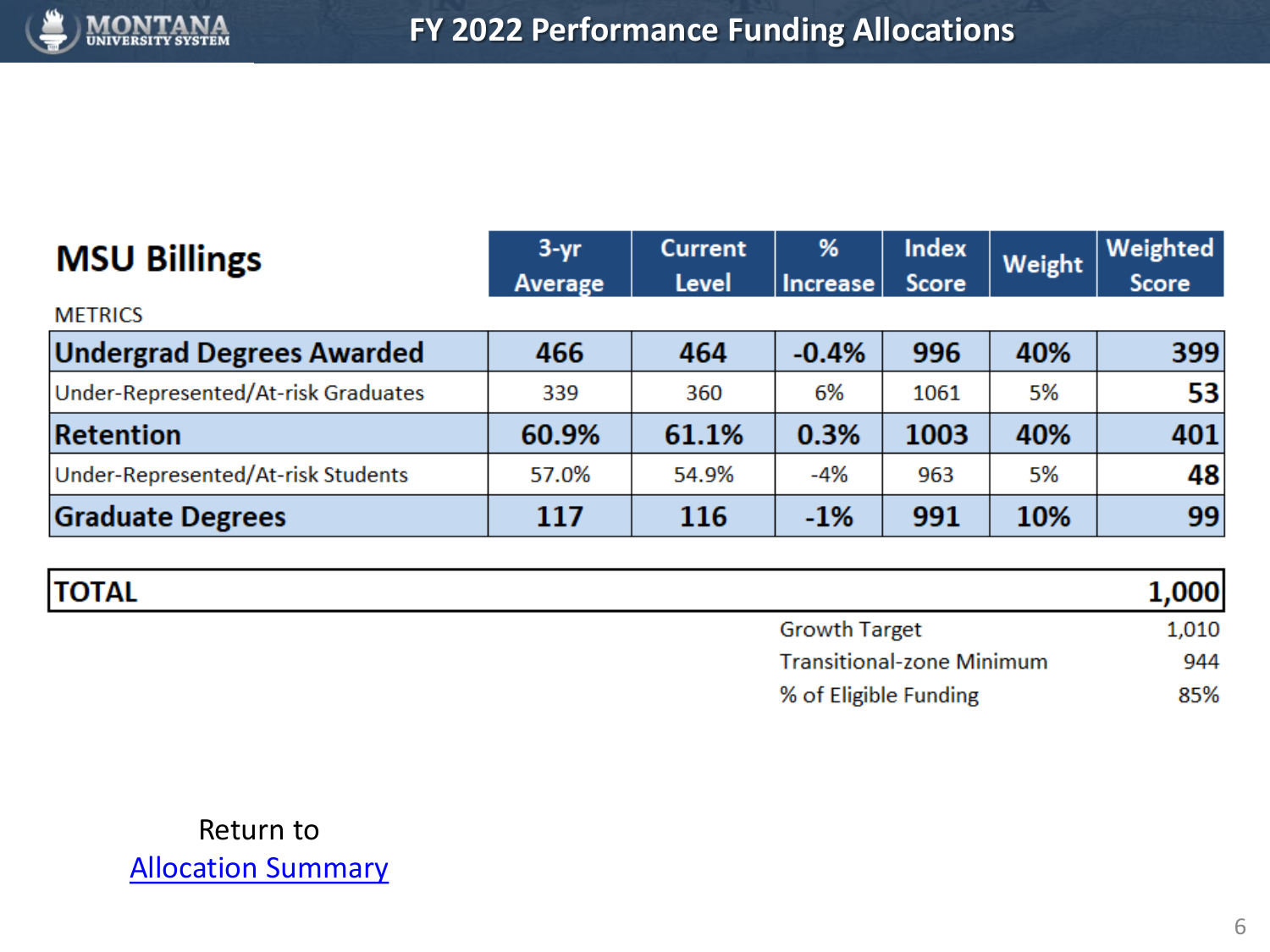

| <b>MSU Northern</b>                 | $3 - yr$       | <b>Current</b> | %               | <b>Index</b> | Weight | Weighted     |
|-------------------------------------|----------------|----------------|-----------------|--------------|--------|--------------|
|                                     | <b>Average</b> | Level          | <b>Increase</b> | <b>Score</b> |        | <b>Score</b> |
| <b>METRICS</b>                      |                |                |                 |              |        |              |
| <b>Undergrad Degrees Awarded</b>    | 258            | 300            | 16%             | 1163         | 40%    | 465          |
| Under-Represented/At-risk Graduates | 176            | 192            | 9%              | 1093         | 5%     | 55           |
| <b>Retention</b>                    | 61.0%          | 64.3%          | 5%              | 1054         | 40%    | 421          |
| Under-Represented/At-risk Students  | 57%            | 57%            | 0%              | 1004         | 5%     | 50           |
| <b>Dual Enrollment</b>              | 187            | 282            | 51%             | 1508         | 10%    | 151          |

| <b>TOTAL</b> |                                  | 1,142 |
|--------------|----------------------------------|-------|
|              | <b>Growth Target</b>             | 1,010 |
|              | <b>Transitional-zone Minimum</b> | 903   |
|              | % of Eligible Funding            | 100%  |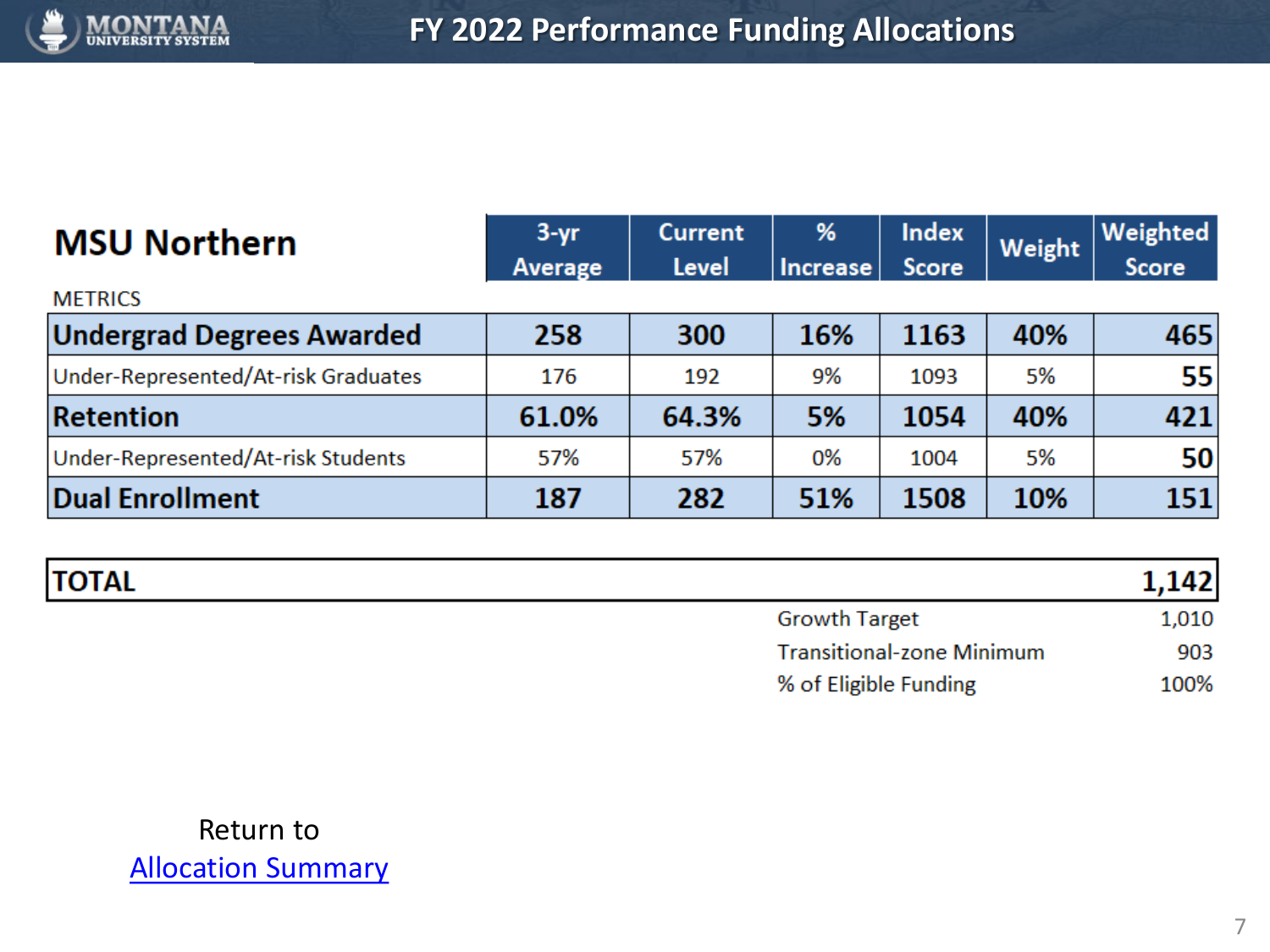

| MT Tech                             | $3 - yr$<br>Average | <b>Current</b><br><b>Level</b> | %<br><b>Increase</b> | <b>Index</b><br><b>Score</b> | Weight | Weighted<br><b>Score</b> |
|-------------------------------------|---------------------|--------------------------------|----------------------|------------------------------|--------|--------------------------|
| <b>Undergrad Degrees Awarded</b>    | 389                 | 320                            | $-18%$               | 823                          | 40%    | 329                      |
| Under-Represented/At-risk Graduates | 245                 | 197                            | $-20%$               | 804                          | 5%     | 40                       |
| <b>Retention</b>                    | 80.5%               | 82.0%                          | 1.9%                 | 1019                         | 40%    | 408                      |
| Under-Represented/At-risk Students  | 76%                 | 73%                            | $-3%$                | 966                          | 5%     | 48                       |
| <b>Graduate Degrees</b>             | 77                  | 91                             | 18.2%                | 1182                         | 10%    | 118                      |

| <b>TOTAL</b> |                                  | 943   |
|--------------|----------------------------------|-------|
|              | <b>Growth Target</b>             | 1,010 |
|              | <b>Transitional-zone Minimum</b> | 861   |
|              | % of Eligible Funding            | 55%   |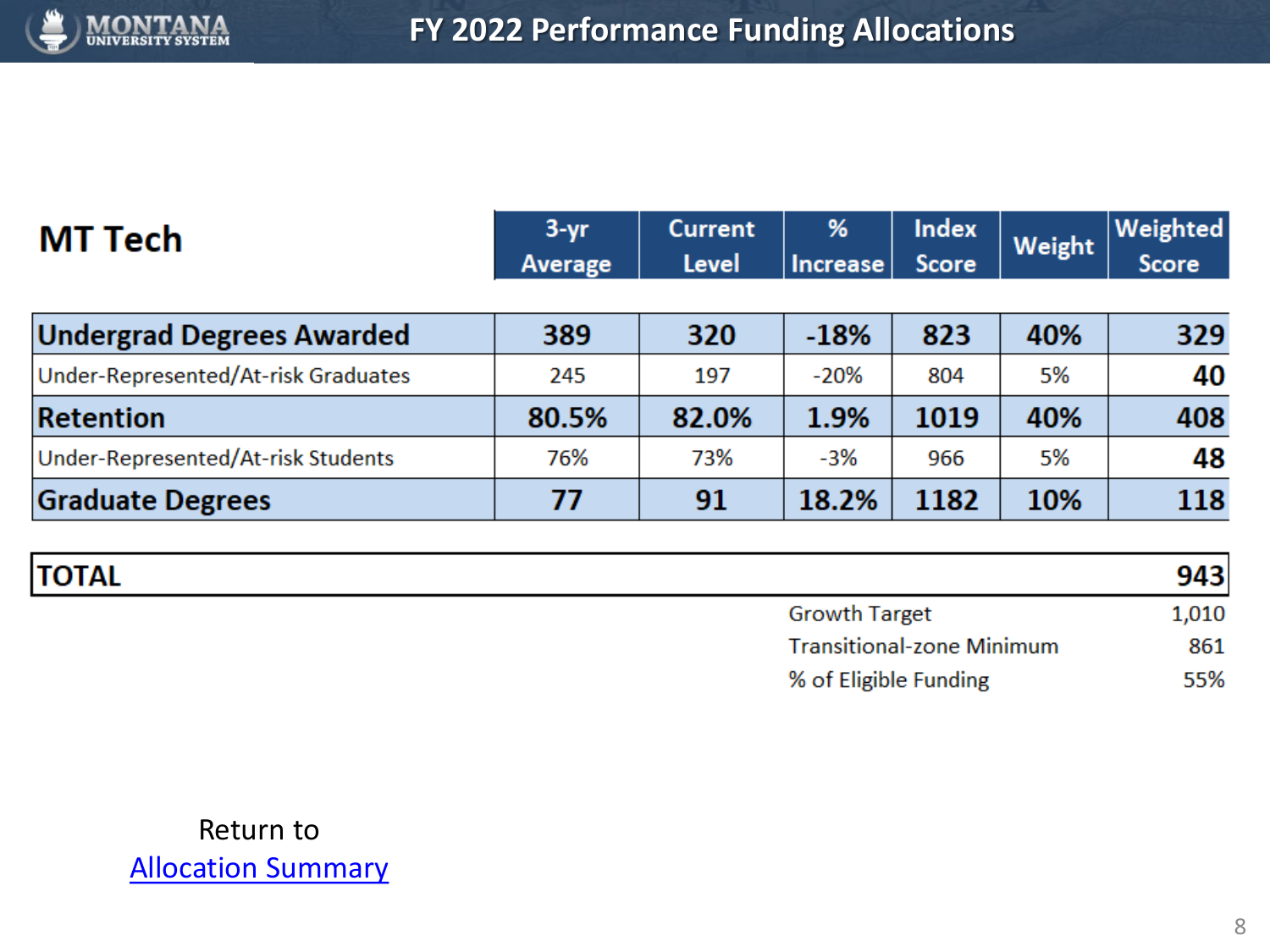

| <b>UM Western</b>                   | $3 - yr$<br>Average | <b>Current</b><br>Level | %<br>Increase | <b>Index</b><br><b>Score</b> | Weight | Weighted<br><b>Score</b> |
|-------------------------------------|---------------------|-------------------------|---------------|------------------------------|--------|--------------------------|
| <b>Undergrad Degrees Awarded</b>    | 475                 | 420                     | $-12%$        | 885                          | 40%    | 354                      |
| Under-Represented/At-risk Graduates | 294                 | 251                     | $-15%$        | 854                          | 5%     | 43                       |
| <b>Retention</b>                    | 70%                 | 66%                     | $-5%$         | 949                          | 40%    | 379                      |
| Under-Represented/At-risk Students  | 66%                 | 62%                     | -6%           | 935                          | 5%     | 47                       |
| Dual Enrollment                     | 94                  | 154                     | 64%           | 1644                         | 10%    | 164                      |

| <b>TOTAL</b> |                                  | 987   |
|--------------|----------------------------------|-------|
|              | <b>Growth Target</b>             | 1,010 |
|              | <b>Transitional-zone Minimum</b> | 709   |
|              | % of Eligible Funding            | 92%   |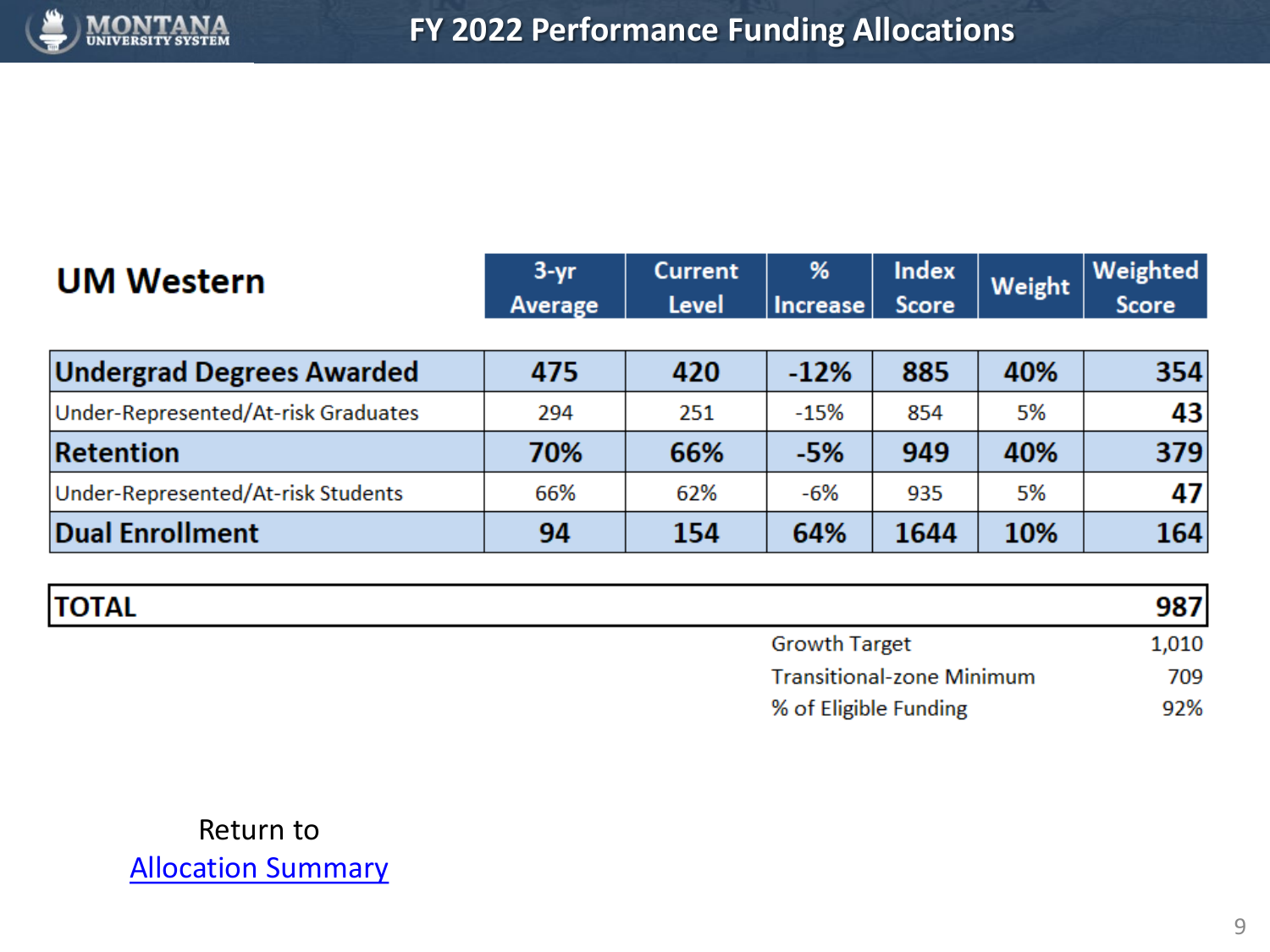

| <b>City College at MSUB</b>         | $3 - yr$ | <b>Current</b> | %               | <b>Index</b> | Weight | <b>Weighted</b> |
|-------------------------------------|----------|----------------|-----------------|--------------|--------|-----------------|
|                                     | Average  | Level          | <b>Increase</b> | <b>Score</b> |        | <b>Score</b>    |
|                                     |          |                |                 |              |        |                 |
| <b>Degrees/Certificates Awarded</b> | 239      | 230            | $-4%$           | 964          | 30%    | 289             |
| Under-Represented/At-risk Graduates | 178      | 176            | $-1%$           | 987          | 5%     | 49              |
| <b>Retention Rates</b>              | 52%      | 60%            | 15%             | 1153         | 30%    | 346             |
| Under-Represented/At-risk Students  | 51%      | 56%            | 11%             | 1106         | 5%     | 55              |
| <b>Dual Enrollment</b>              | 1,090    | 1,697          | 56%             | 1556         | 10%    | 156             |
| <b>Remedial Success</b>             | 45%      | 48%            | 9%              | 1090         | 10%    | 109             |
| <b>Credit Accumulation</b>          | 40%      | 52%            | 30%             | 1300         | 10%    | 130             |

| <b>TOTAL</b> |                                  | 1,134 |
|--------------|----------------------------------|-------|
|              | <b>Growth Target</b>             | 1,010 |
|              | <b>Transitional-zone Minimum</b> | 959   |
|              | % of Eligible Funding            | 100%  |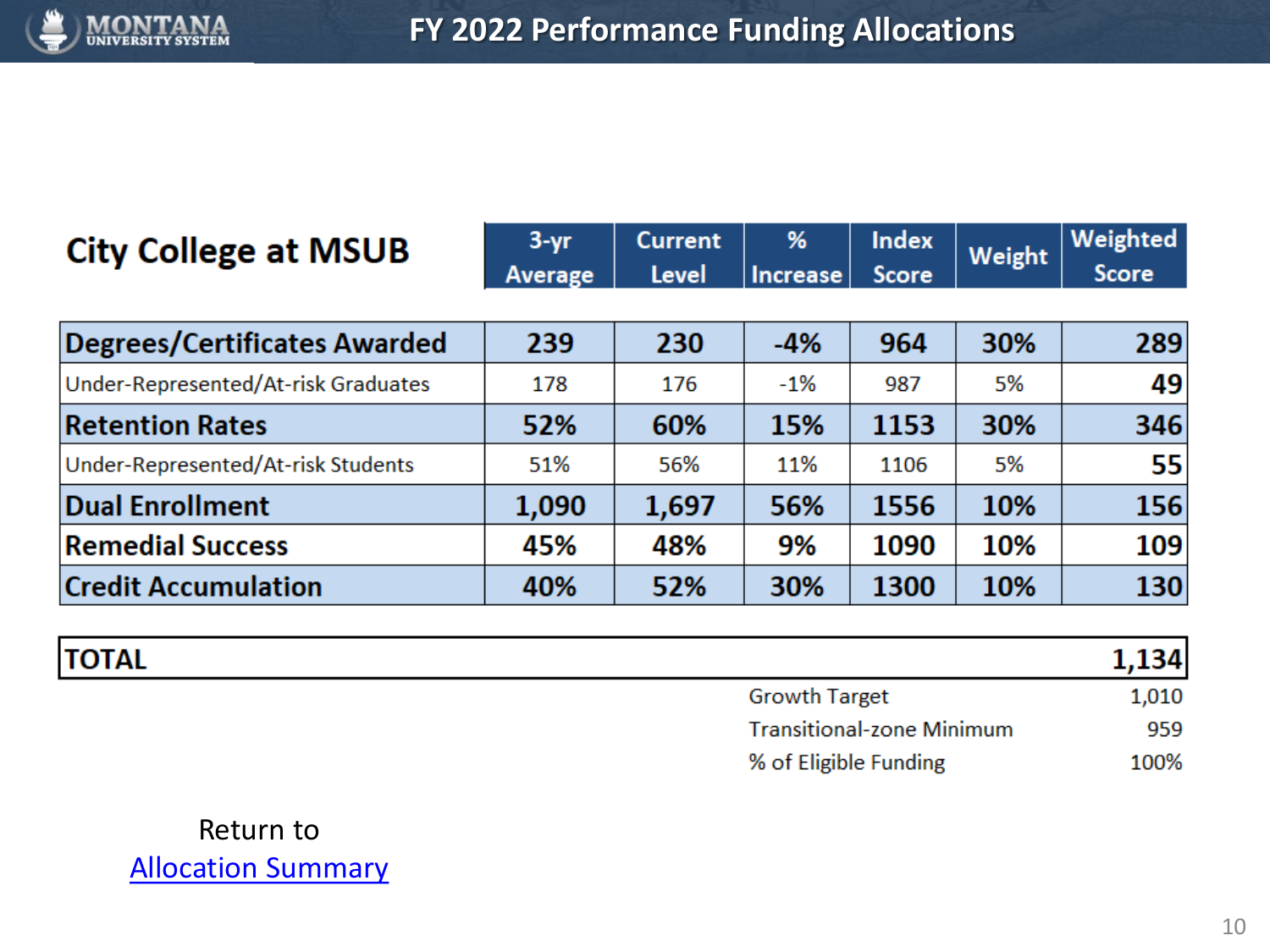

| <b>Gallatin College MSU</b>         | $3 - yr$<br>Average | <b>Current</b><br>Level | %<br><b>Increase</b> | <b>Index</b><br><b>Score</b> | Weight | Weighted<br><b>Score</b> |
|-------------------------------------|---------------------|-------------------------|----------------------|------------------------------|--------|--------------------------|
| <b>Degrees/Certificates Awarded</b> | 170                 | 167                     | $-2%$                | 980                          | 30%    | 294                      |
| Under-Represented/At-risk Graduates | 112                 | 104                     | $-7%$                | 931                          | 5%     | 47                       |
| <b>Retention Rates</b>              | 63%                 | 63%                     | 0%                   | 1000                         | 30%    | 300                      |
| Under-Represented/At-risk Students  | 62%                 | 68%                     | 10%                  | 1098                         | 5%     | 55                       |
| <b>Dual Enrollment</b>              | 491                 | 652                     | 33%                  | 1329                         | 10%    | 133                      |
| <b>Remedial Success</b>             | 49%                 | 62%                     | 27%                  | 1267                         | 10%    | 127                      |
| <b>Credit Accumulation</b>          | 60%                 | 62%                     | 4%                   | 1043                         | 10%    | 104                      |

| <b>TOTAL</b> |                                  | 1,060 |
|--------------|----------------------------------|-------|
|              | <b>Growth Target</b>             | 1,010 |
|              | <b>Transitional-zone Minimum</b> | 711   |
|              | % of Eligible Funding            | 100%  |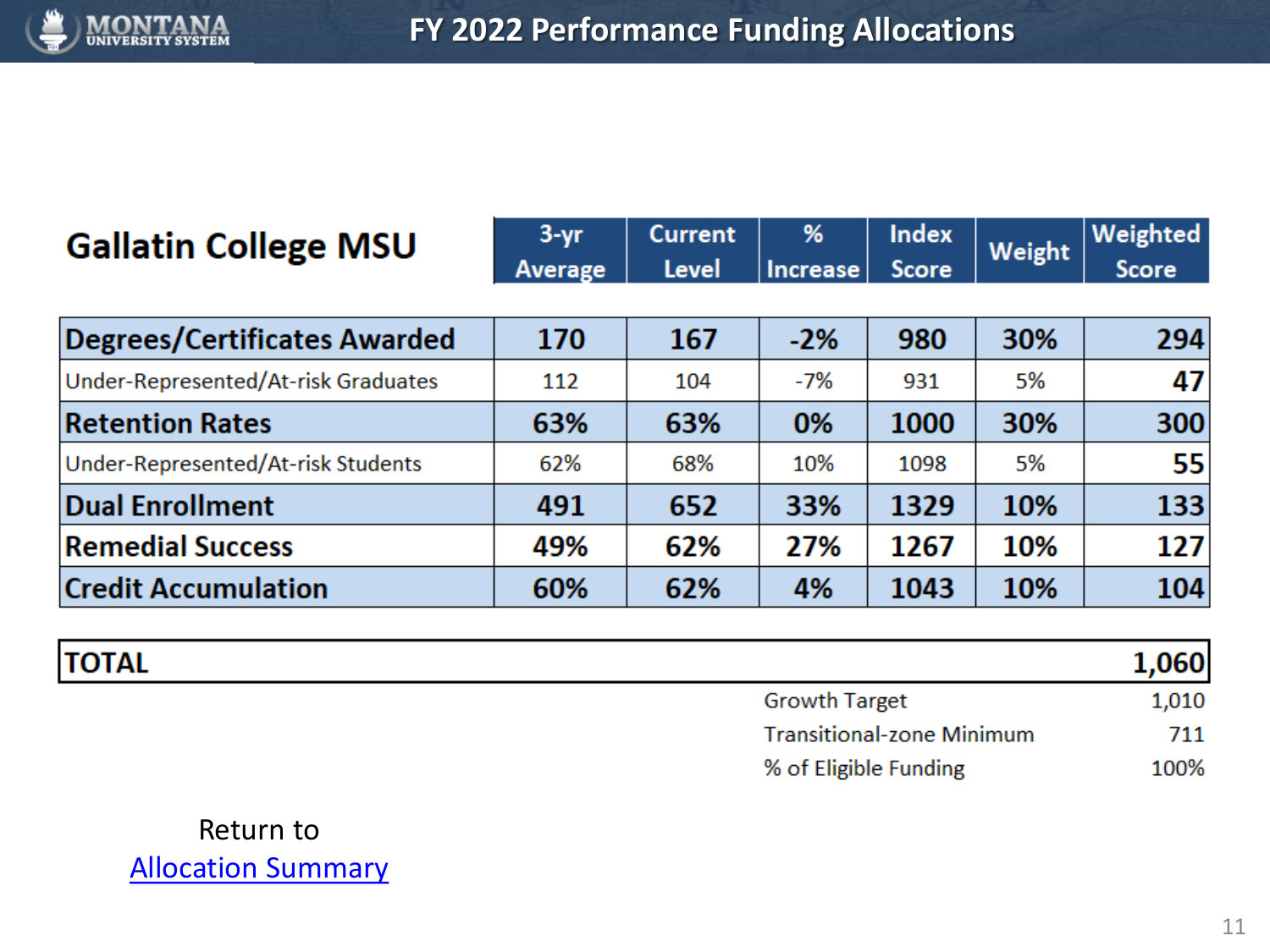

## Great Falls College MSU

| $3 - vr$ | <b>Current</b>               | % | Index | $\big $ Weight $\big $ Weighted |
|----------|------------------------------|---|-------|---------------------------------|
|          | Average Level Increase Score |   |       | <b>Score</b>                    |

| Degrees/Certificates Awarded        | 430 | 286 | $-33%$ | 665  | 30% | 200             |
|-------------------------------------|-----|-----|--------|------|-----|-----------------|
| Under-Represented/At-risk Graduates | 352 | 234 | $-33%$ | 665  | 5%  | 33 <sup>1</sup> |
| <b>Retention Rates</b>              | 56% | 55% | $-2%$  | 978  | 30% | 293             |
| Under-Represented/At-risk Students  | 56% | 55% | $-2%$  | 977  | 5%  | 49              |
| <b>Dual Enrollment</b>              | 795 | 694 | $-13%$ | 873  | 10% | 87              |
| <b>Remedial Success</b>             | 32% | 48% | 50%    | 1503 | 10% | 150             |
| <b>Credit Accumulation</b>          | 43% | 44% | 2%     | 1023 | 10% | 102             |

| <b>TOTAL</b> |                                  | 915I  |
|--------------|----------------------------------|-------|
|              | <b>Growth Target</b>             | 1,010 |
|              | <b>Transitional-zone Minimum</b> | 852   |
|              | % of Eligible Funding            | 40%   |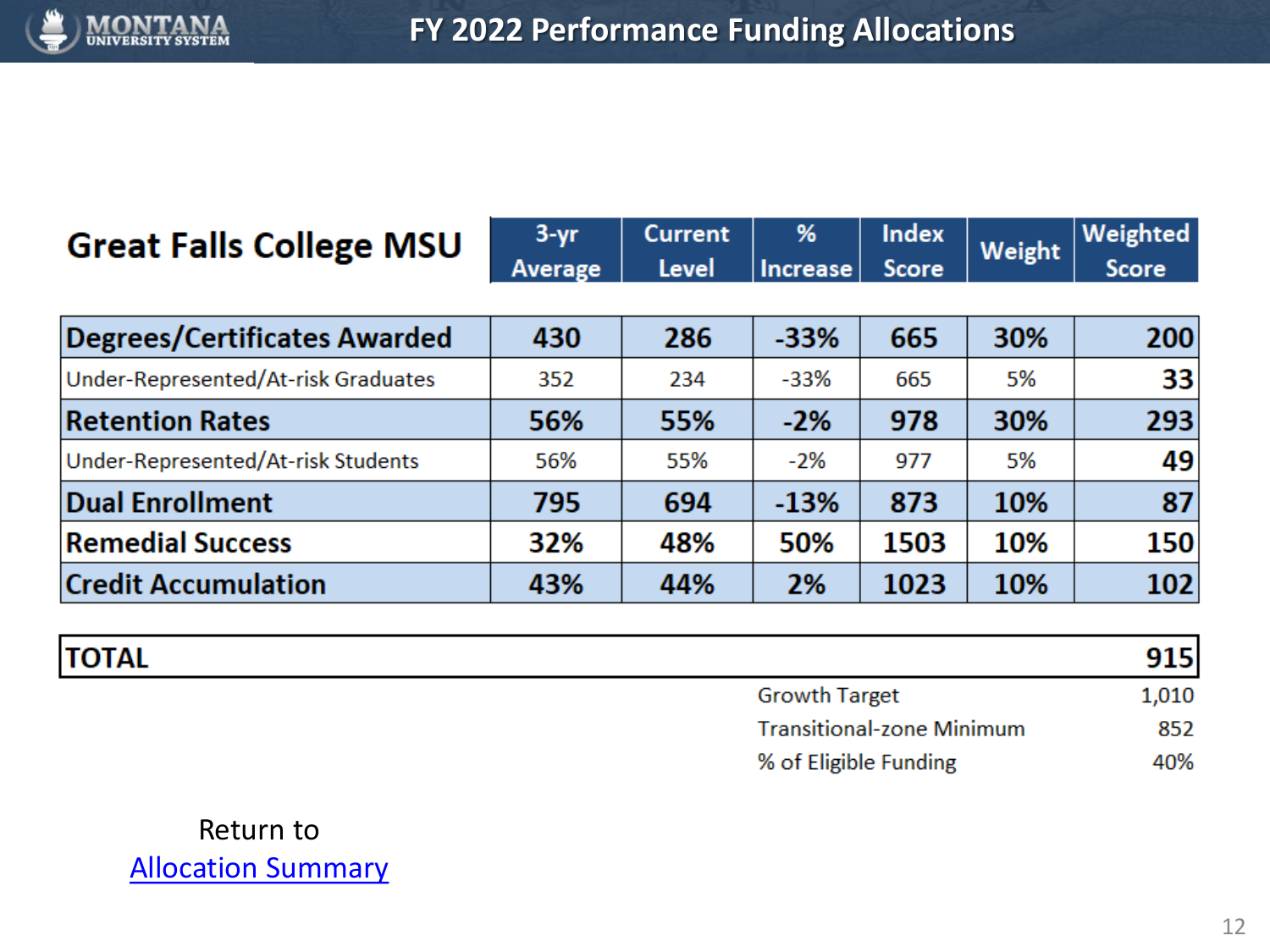

| <b>Helena College UM</b>            | $3 - yr$<br><b>Average</b> | <b>Current</b><br><b>Level</b> | %<br><b>Increase</b> | Index<br><b>Score</b> | Weight | Weighted<br><b>Score</b> |
|-------------------------------------|----------------------------|--------------------------------|----------------------|-----------------------|--------|--------------------------|
| <b>Degrees/Certificates Awarded</b> | 255                        | 231                            | $-9%$                | 906                   | 30%    | 272                      |
| Under-Represented/At-risk Graduates | 204                        | 184                            | $-10%$               | 902                   | 5%     | 45                       |
| <b>Retention Rates</b>              | 60%                        | 58%                            | $-3%$                | 966                   | 30%    | 290                      |
| Under-Represented/At-risk Students  | 61%                        | 58%                            | $-4%$                | 961                   | 5%     | 48                       |
| <b>Dual Enrollment</b>              | 758                        | 882                            | 16%                  | 1164                  | 10%    | 116                      |
| <b>Remedial Success</b>             | 56%                        | 62%                            | 11%                  | 1110                  | 10%    | 111                      |
| <b>Credit Accumulation</b>          | 53%                        | 51%                            | $-4%$                | 963                   | 10%    | 96                       |

| <b>TOTAL</b> |                                  | 979   |
|--------------|----------------------------------|-------|
|              | <b>Growth Target</b>             | 1,010 |
|              | <b>Transitional-zone Minimum</b> | 888   |
|              | % of Eligible Funding            | 74%   |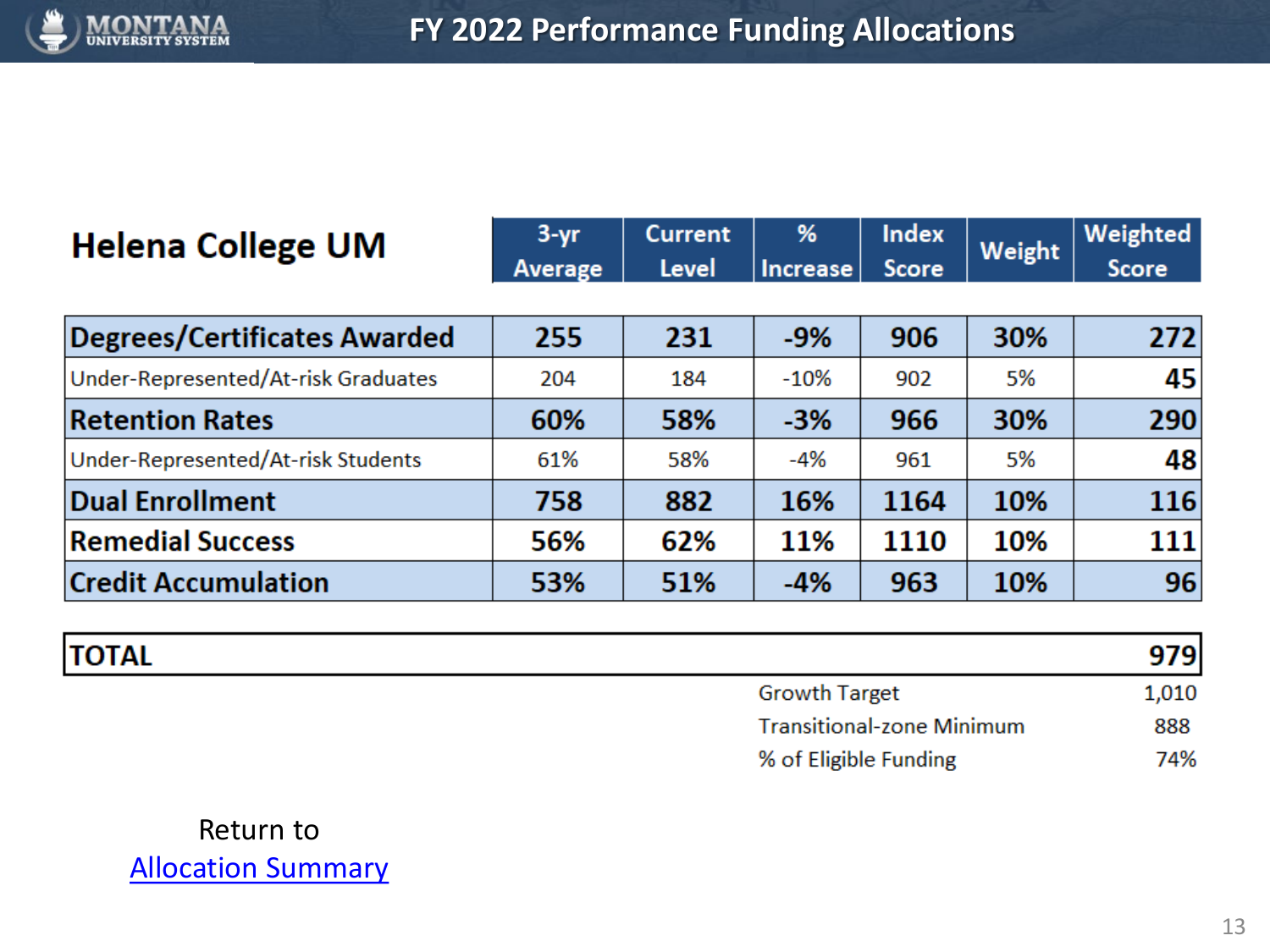

| <b>Highlands College of MTECH</b>   | $3 - yr$ | <b>Current</b> | %               | <b>Index</b> | Weight | Weighted     |
|-------------------------------------|----------|----------------|-----------------|--------------|--------|--------------|
|                                     | Average  | Level          | <b>Increase</b> | <b>Score</b> |        | <b>Score</b> |
|                                     |          |                |                 |              |        |              |
| <b>Degrees/Certificates Awarded</b> | 126      | 109            | $-13%$          | 865          | 30%    | 260          |
| Under-Represented/At-risk Graduates | 83       | 58             | $-30%$          | 699          | 5%     | 35           |
| <b>Retention Rates</b>              | 67%      | 69%            | 3%              | 1029         | 30%    | 309          |
| Under-Represented/At-risk Students  | 62%      | 65%            | 5%              | 1046         | 5%     | 52           |
| <b>Dual Enrollment</b>              | 586      | 670            | 14%             | 1143         | 10%    | 114          |
| <b>Remedial Success</b>             | 40%      | 45%            | 13%             | 1128         | 10%    | 113          |
| <b>Credit Accumulation</b>          | 62%      | 63%            | 2%              | 1023         | 10%    | 102          |

| <b>TOTAL</b> |                                  | 985   |
|--------------|----------------------------------|-------|
|              | <b>Growth Target</b>             | 1,010 |
|              | <b>Transitional-zone Minimum</b> | 829   |
|              | % of Eligible Funding            | 86%   |